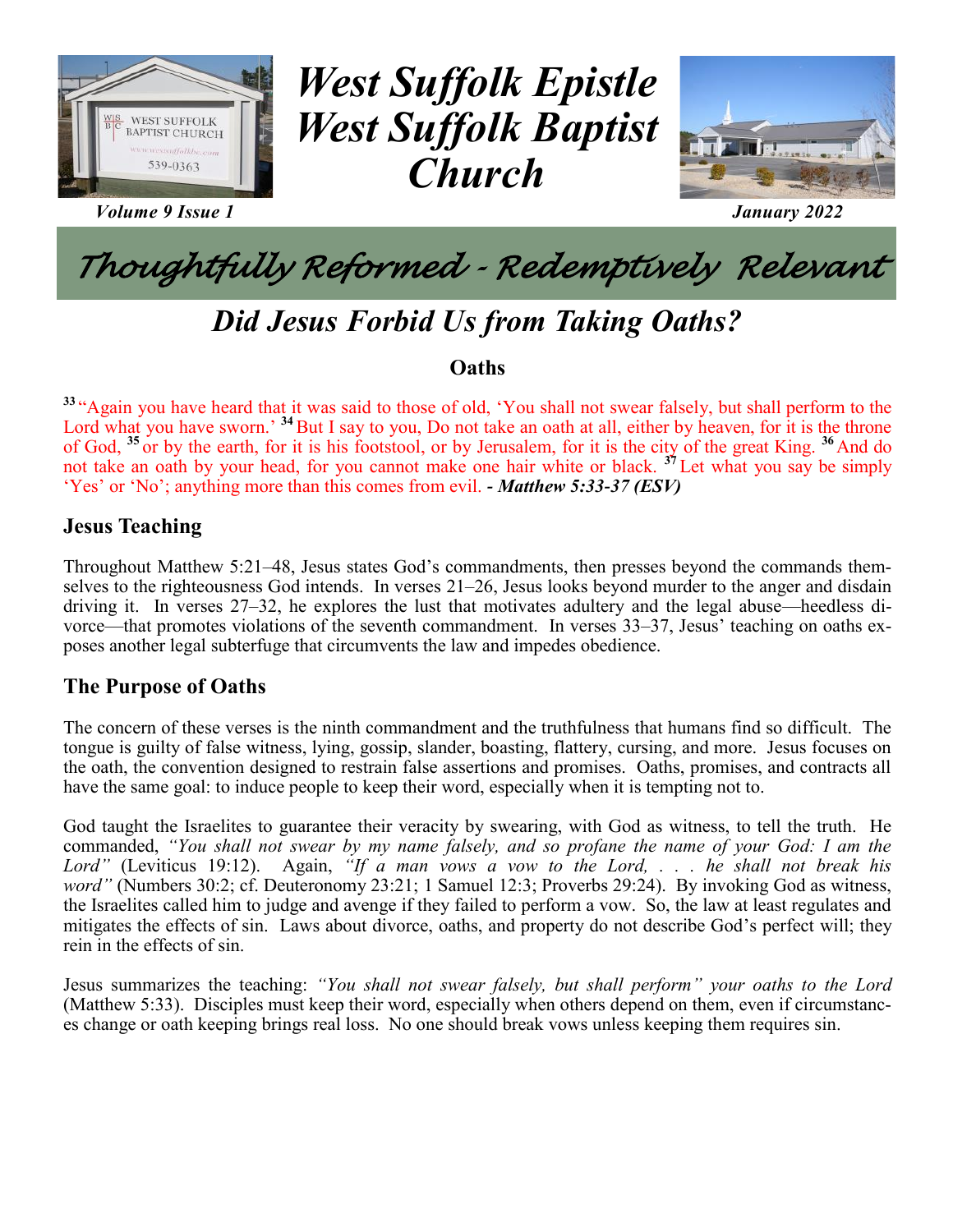



## *Did Jesus Forbid Us from Taking Oaths?*

*Continued from Page 1*

### **The Twisting of Oaths**

In Jesus' day, rabbis concocted a system that defeated the purpose of oaths. They taught that oaths might or might not be binding, depending on how one swore: If one swore by Jerusalem it was not binding, but if one swore toward Jerusalem, it was. If one swore by the temple, it was not binding, but if one swore by the temple's gold, it was. If one swore by the altar of sacrifice, it was not binding, if one swore by the gift on the altar, it was.

This illustrates the way in which certain teachers manipulated God's Word in Jesus' day. When they read a challenging law, they reduced it to something manageable. When they heard, *"Love your neighbor as yourself,"* they redefined *"neighbor"* so that not everyone counted as one (Luke 10:29). They refrained from adultery but claimed a right to divorce freely, then take another woman. When they did something similar with oaths, Jesus cut off oaths entirely: "Do not take an oath at all" (Matthew 5:34a).

The rabbinic teaching perverted the purpose of oaths. Instead of calling on God to assure honesty, oaths were phrased so as to avoid God's punishment when speaking dishonestly. Since oaths no longer guaranteed anything, Jesus removed the artificial distinction between vows that invoked God's name, which were binding, and those that did not, and were not binding. Whatever anyone swears by, Jesus says, it refers to God. If someone swears by heaven (Matthew 5:34b), he invokes God, for heaven is his throne. If someone swears by the earth (Matthew 5:35a), he invokes God, for it is his footstool. If someone swears by Jerusalem (Matthew 5:35b), he invokes God, for it is the city of the King. If someone swears by the hair of his head (Matthew 5:36), he invokes God, for he rules our heads. All oaths call God to witness, for he created and sustains all things, even our hair.

#### **Jesus's Expectations for His followers**

Disciples should simply tell the truth. The Essenes declared, *"He who cannot be believed without [swearing by] God is already condemned"* (Josephus, Jewish Wars 2.135; brackets original). Jesus teaches that we should be so true to our words that the need for oaths disappears. A simple yes or no should suffice. A disciple should be so reliable that no one asks for more.

This creates a question: If it is best to take no oaths, why did God take oaths? He told Abraham, *"By myself I have sworn, . . . I will surely bless you"* (Genesos 22:16–17; cf. Genesis 9:9–11; Psalm 95:11; 119:106; 132:11; Luke 1:68, 73; Acts 2:27–31; Hebrews 6:17). Why might God do something Jesus prohibits? John Stott explains that it is "not to increase his credibility . . . but to elicit and confirm our faith." That is, God did not take oaths to exhort himself to keep his promises. Nor is his credibility questionable. But humans hear so many lies that we learn to doubt. Because we break our word, and others do the same, we half expect God to be false. So God condescends to guarantee his word, for our sake.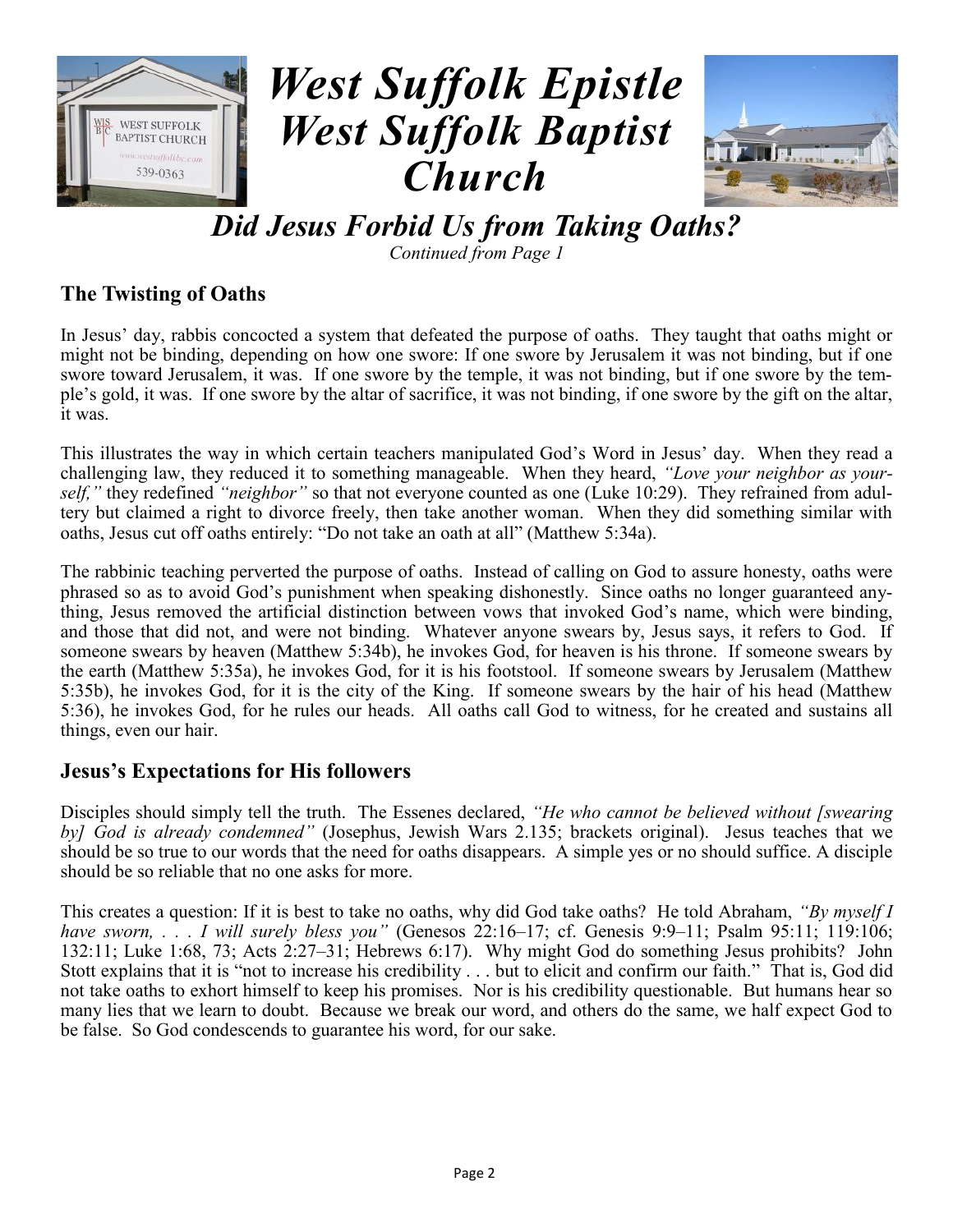



### *Did Jesus Forbid Us from Taking Oaths? Continued from Page 2*

Further, given that God took oaths, that Jesus once spoke under oath (Matthew 26:63–64), that the law permitted oaths, and that Jesus prohibited oaths, what does Scripture require? Answers vary. Literalists, such as the first Anabaptists, take no vows. As a result, they cannot hold military or civic positions. Furthermore, they adjust their speech, in formal settings, to say "I will" rather than "I swear."

Luther and Calvin harmonized the testimony of Scripture by distinguishing public and private speech. In private, they said, disciples should tell the truth so completely that the need for oaths disappears. Yet, since Jesus spoke under oath and God took vows for those who did not know his reliability, disciples can take oaths to assure those who do not know them. For similar reasons, Paul put himself under oath, calling God as his witness (Romans 1:9; 2 Corinthians 1:23; 1 Thessalonians 2:10). So, for the sake of people who cannot know they are reliable, disciples may take vows. Similarly, disciples may take vows in courtrooms or to enter military or political service. In commerce, they may enter into contracts, which resemble secularized oaths.

Nonetheless, the very existence of conventions such as oaths shows that lying, deception, and careless speech are both common and destructive. At best, oaths make men pause and speak more carefully. In the kingdom, however, yes must mean yes, period (Matthew 5:37). Disciples should be so truthful that the need for oaths, vows, and promises withers away. Anything more comes *"from evil,"* that is, evil practices, or *"from the evil one,"* Satan himself.

#### **Owning our Words**

If God's oaths reveal that humans are accustomed to hearing lies, then oaths, vows, and promises reveal that we are also accustomed to telling lies. We swear and promise because we are careless, at best. If a child asks a parent for a promise, the parent should hear it as an indictment, since it reveals that the child has learned he cannot quite trust his father's word. His yes has not always meant yes. Ideally, a parent's word should be so reliable that the child never thinks of guarantees. Indeed, every disciple should aim to be so reliable that no one asks him for promises.

Alas, if the goal is comprehensive honesty, every reader must face his failure: *"No human being can tame the tongue"* (James 3:8). Even if we never lie or gossip, we speak carelessly. We also remain silent when the truth is needed—or tell the truth so poorly that its power is lost. Because words are sacred, we should be *"slow to speak"* and must carefully weigh each word (James 1:19).

Jesus' teaching confronts everyone with a tongue. Everyone makes promises they cannot keep, then breaks them. Everyone bends or fractures the truth. Consider when we are most prone to break a promise: We violate words spoken to the powerless—children—much more than we break promises to the powerful. We break invisible commitments (nursery duty) more than visible ones (teaching).

No one masters the tongue, because no one has a pure heart. So this word from Jesus the teacher leads to Jesus the Savior. The one who declared God's word at the start of his ministry gave his life as an atoning sacrifice for those who disobeyed that word. *~ Dan Doriani (PhD, Westminster Theological Seminary) serves as the vice president of strategic academic projects and professor of theology at Covenant Seminary.*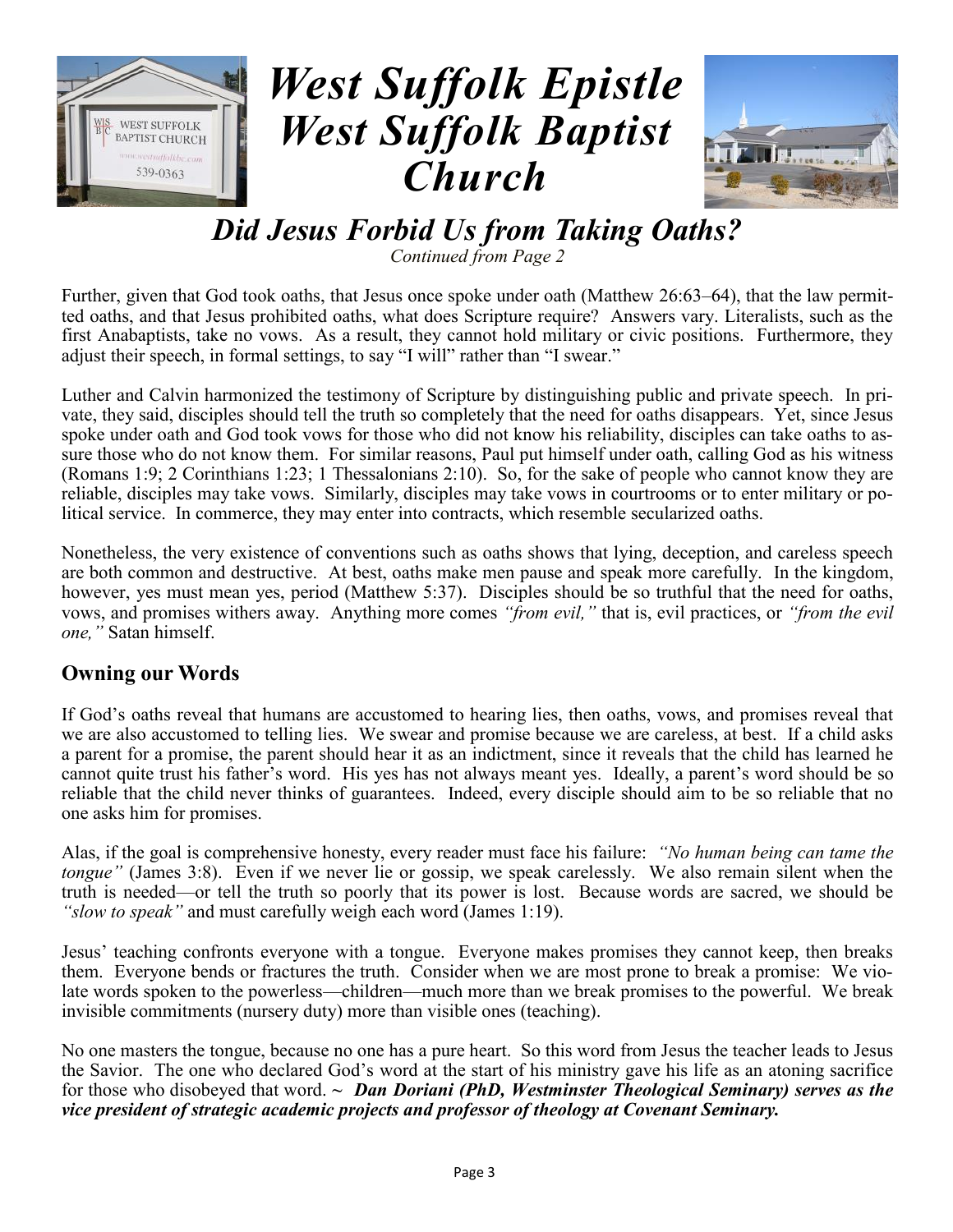



## *Genesis 1: Fact or Framework?*

One popular view held by many old-earth advocates is known as the "framework hypothesis." This is the belief that the "days" of creation are not even distinct eras, but overlapping stages of a long evolutionary process. According to this view, the six days described in Genesis 1 do not set forth a chronology of any kind, but rather a metaphorical "framework" by which the creative process is described for our finite human minds.

This view was apparently first set forth by liberal German theologians in the nineteenth century, but it has been adopted and propagated in recent years by some leading evangelicals, most notably Dr. Meredith G. Kline of Westminster theological seminary.

The framework hypothesis starts with the view that the "days" of creation in Genesis 1 are symbolic expressions that have nothing to do with time. Framework advocates note the obvious parallelism between days one and four (the creation of light and the placing of lights in the firmament), days two and five (the separation of air and water and the creation of fish and birds to inhabit air and water), and days three and six (the emergence of the dry land and the creation of land animals)—and they suggest that such parallelism is a clue that the structure of the chapter is merely poetic.

Thus, according to this theory, the sequence of creation may essentially be disregarded, as if some literary form in the passage nullified its literal meaning.

Naturally, advocates of this view accept the modern scientific theory that the formation of the earth required several billion years. They claim the biblical account is nothing more than a metaphorical framework that should overlay our scientific understanding of creation. The language and details of Genesis 1 are unimportant, they say; the only truth this passage aims to teach us is that the hand of divine Providence guided the evolutionary process. The Genesis creation account is thus reduced to a literary device—an extended metaphor that is not to be accepted at face value.

But if the Lord wanted to teach us that creation took place in six literal days, how could He have stated it more plainly than Genesis does? The length of the days is defined by periods of day and night that are governed after day four by the sun and moon. The week itself defines the pattern of human labor and rest. The days are marked by the passage of morning and evening. How could these not signify the chronological progression of God's creative work?

The problem with the framework hypothesis is that it employs a destructive method of interpretation. If the plain meaning of Genesis 1 may be written off and the language treated as nothing more than a literary device, why not do the same with Genesis 3? Indeed, most theological liberals do insist that the talking serpent in chapter 3 signals a fable or a metaphor, and therefore they reject that passage as a literal and historical record of how humanity fell into sin.

Where does metaphor ultimately end and history begin? After the flood? After the tower of Babel? And why there? Why not regard all the biblical miracles as literary devices? Why could not the resurrection itself be dismissed as a mere allegory?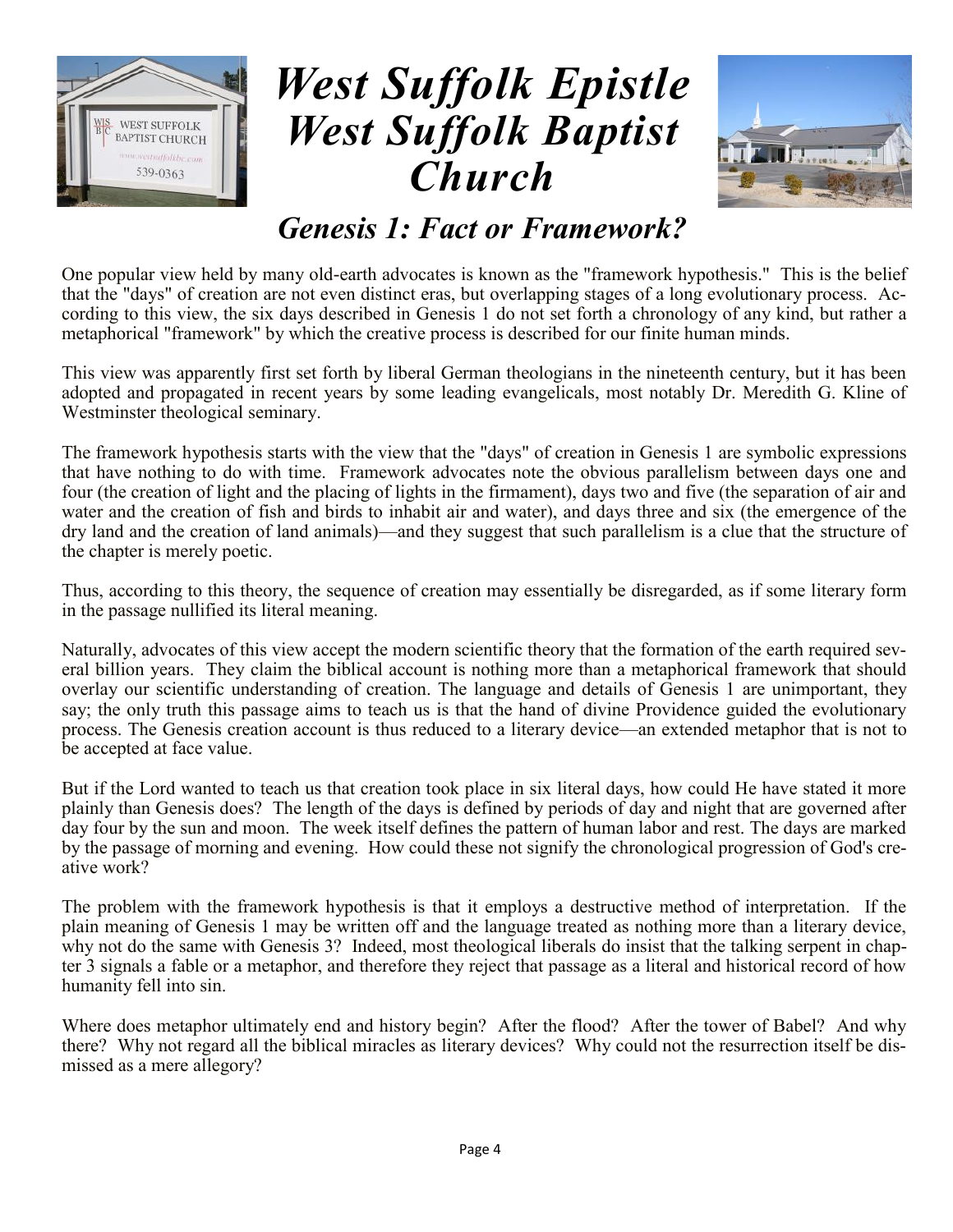



### *Genesis 1: Fact or Framework?*

*Continued from Page 4*

In the words of E. J. Young, "If the 'framework' hypothesis were applied to the narratives of the virgin birth or the resurrection or Romans 5:12 ff., it could as effectively serve to minimize the importance of the content of those passages as it now does the content of the first chapter of Genesis." [Studies in Genesis One (Phillipsburg, NJ: Presbyterian & Reformed, n.d.), 99.]

Young points out the fallacy of the "framework" hypothesis:

The question must be raised, "If a nonchronological view of the days be admitted, what is the purpose of mentioning six days?" For, once we reject the chronological sequence which Genesis gives, we are brought to the point where we can really say very little about the content of Genesis one. It is impossible to hold that there are two trios of days, each paralleling the other. Day four . . . speaks of God's placing the light-bearers in the firmament. The firmament, however, had been made on the second day. If the fourth and the first days are two aspects of the same thing, then the second day also (which speaks of the firmament) must precede days one and four. If this procedure be allowed, with its wholesale disregard of grammar, why may we not be consistent and equate all four of these days with the first verse of Genesis? There is no defense against such a procedure, once we abandon the clear language of the text. In all seriousness it must be asked, Can we believe that the first chapter of Genesis intends to teach that day two preceded days one and four? To ask that question is to answer it. [Ibid.]

The simple, rather obvious, fact is that no one would ever think the time-frame for creation was anything other than a normal week of seven days from reading the Bible and allowing it to interpret itself. The Fourth Commandment makes no sense whatsoever apart from an understanding that the days of God's creative work parallel a normal human work week.

The framework hypothesis is the direct result of making modern scientific theory a hermeneutical guideline by which to interpret Scripture. The basic presupposition behind the framework hypothesis is the notion that science speaks with more authority about origins and the age of the earth than Scripture does. Those who embrace such a view have in effect made science an authority over Scripture. They are permitting scientific hypotheses—mere human opinions that have no divine authority whatsoever—to be the hermeneutical rule by which Scripture is interpreted.

There is no warrant for that. Modern scientific opinion is not a valid hermeneutic for interpreting Genesis (or any other portion of Scripture, for that matter). Scripture is God-breathed (2 Timothy 3:16)—inspired truth from God. "[Scripture] never came by the will of man, but holy men of God spoke as they were moved by the Holy Spirit" (2 Peter 1:21). Jesus summed the point up perfectly when He said, "Thy word is truth" (John 17:17, KJV). The Bible is supreme truth, and therefore it is the standard by which scientific theory should be evaluated, not vice versa. *~ Dr. John MacArthur*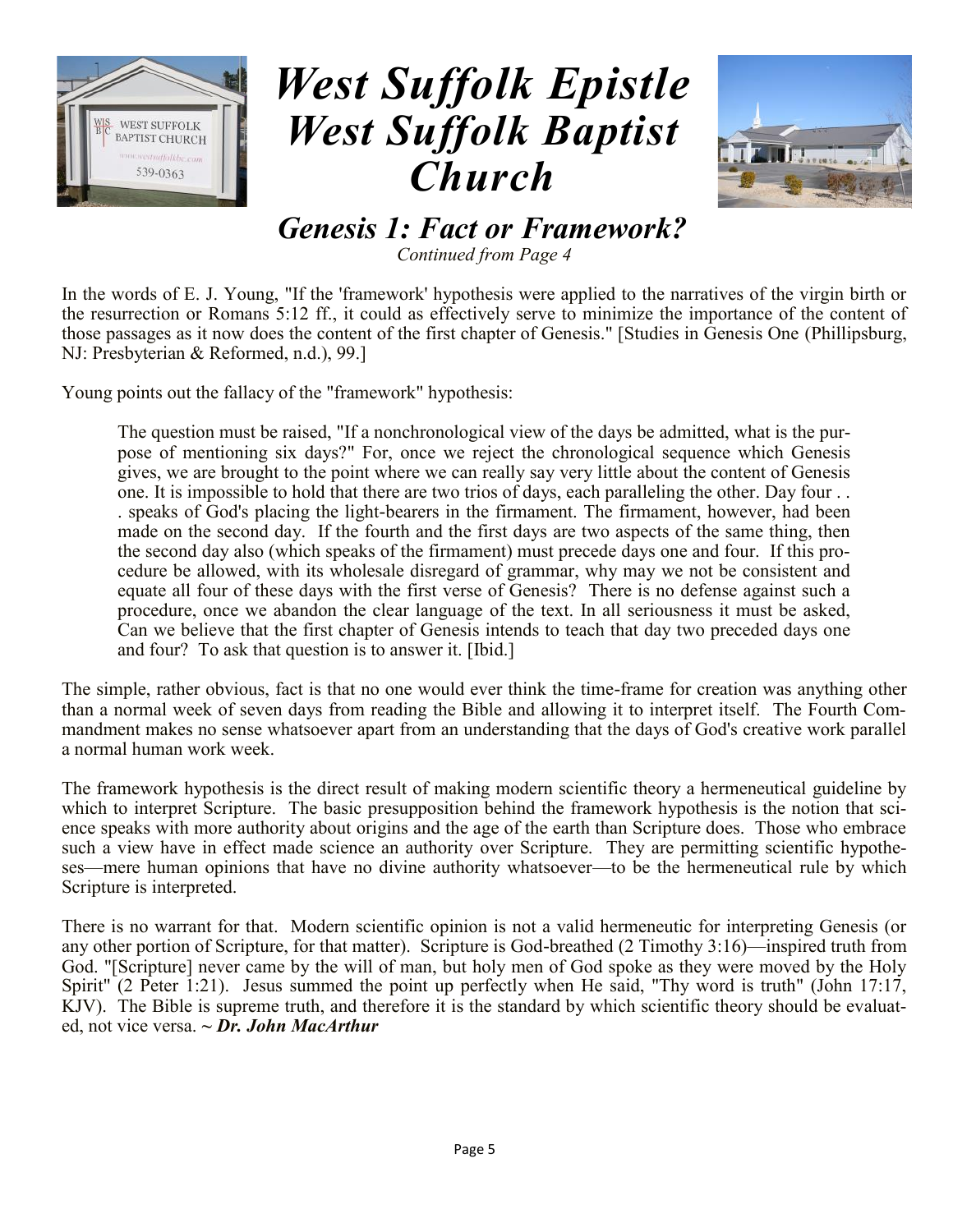





"Life" and "Liberty" are terms that have powerful and positive connotative value to us. We are "pro-life" and "pro-liberty." Such emotionally-laden terms can be definitionally evasive, however, since they stir our passions as well as our reason. As we consider our expectations of the state and our role therein, it is important to be clear about our understanding of such terms.

"Life" has both a political and a religious definition. In the political arena, "life" is biologically defined; the state defends "life" by protecting people from acts and policies that would injure or take away their lives, biologically considered. The state may wage defensive war, for instance, to defend its citizens' lives. The state establishes police forces to "protect and serve" our physical well-being, and the state regulates pollutants that could poison the air we breathe. But religiously, "life" has a fuller meaning, such as Paul's usage when he says that an individual can be dead even while he lives (1 Timothy 5:6). Jesus recognized this distinction between mere biological life and the truest religious life when He cited Moses: *"Man shall not live by bread alone, but by every word that comes from the mouth of God"* (Matthew 4:4). Bread might very well sustain and promote our biological health, but our spiritual and religious life is sustained by the creative and redemptive word of God. No governmental power can promote or protect "life" in this full religious sense, since such life is the result of the Holy Spirit's blessing on the means of grace.

The civil magistrate, whom Paul called in Romans 13 a terror to evil conduct, was the Roman emperor, whose laws and definition of evil were informed neither by the laws of Moses, nor by the teachings of Christ. Evil, in such a context, was and is public evil—crimes against others or their property. It was not "evil" in its full-blown ethical-religious sense, which would include unbelief, idolatry, blasphemy, covetousness, and so on. The Roman emperor showed no concerns for these realities, yet Paul still considered him *"God's servant for your good"* (Romans 13:4). The state defends "life" by protecting people from acts and policies that would take away their lives, biologically considered. In the civil arena, then, we expect the government to promote and protect biological life and to permit (but not necessarily to promote) spiritual life.

"Liberty," similarly, has both a political and a religious definition. Religiously speaking, the truest liberty is freedom from sin, and such freedom can even be described, paradoxically, as its own kind of slavery: *"For just as you once presented your members as slaves to impurity and to lawlessness leading to more lawlessness, so now present your members as slaves to righteousness leading to sanctification"* (Romans 6:19). Political freedom, on the other hand, is freedom to be fully human, to be fully responsible for oneself, and therefore to follow one's conscience without interruption by the state, until or unless the exercise of one's liberty injures the person, liberty, or property of others.

Political liberty, in other words, includes the political "right" to sin, provided that one's sin does not harm others. My Baptist friends may consider it sinful, for instance, for me to baptize infants; politically, however, I am free, as a minister, to conduct the rite of baptism in a manner that conforms to my own conscientious study about the matter. It does no political harm to the child or the child's parents; baptism does not injure anyone's health, property, or liberty. I defend the political right of my Baptist brothers to conduct the rite as their consciences dictate, and they extend the same political liberty to me.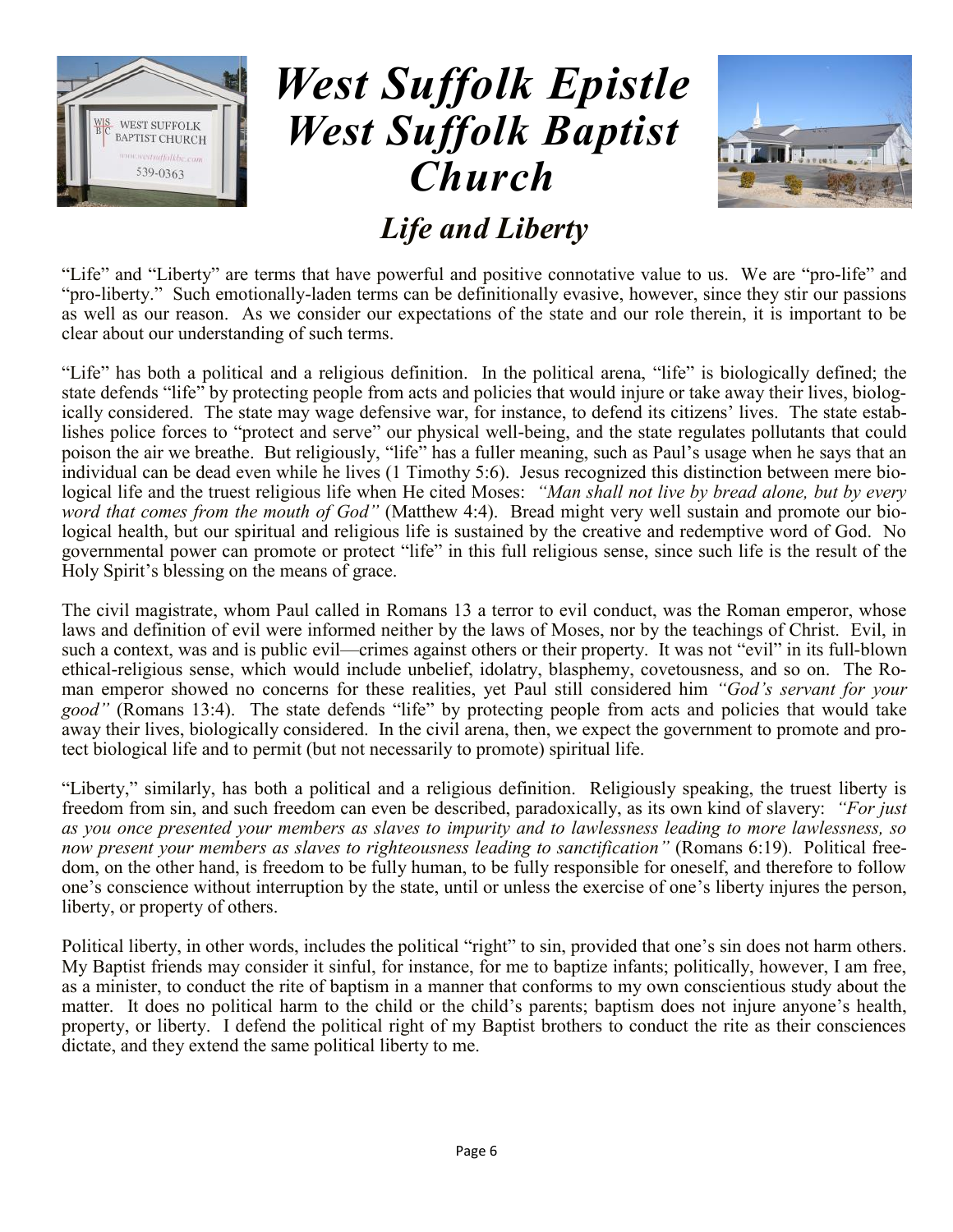



### *Life and Liberty Continued from Page 6*

We do not promote liberty because everyone will exercise it well or wisely, nor as an end in itself. In Christian theology, liberty is promoted as a means to an end: works of obedience offered to God sincerely. No religious act that is done out of mere coercion pleases God; God wishes our obedience to be offered to Him freely, from hearts moved by His remarkable grace: *"The aim of our charge is love that issues from a pure heart and a good conscience and a sincere faith"* (1 Timothy 1:5). Paul was concerned that love come from right motives, that it be sincere and conscientious. Even when he dealt with the very real and practical issue of famine relief in the churches, he remained as concerned for the motivation as for the act itself: *"Each one must give as he has made up his mind, not reluctantly or under compulsion, for God loves a cheerful giver"* (2 Corinthians 9:7). If the giving is not "cheerful," God does not love it. Christians, therefore, ought to be the most vocal defenders of political liberty, because such liberty is so consistent with our concern for religious sincerity.

We also promote liberty because of its cultural advantages. Every culture wishes to benefit from the talents, insights, and other contributions of the largest number of individuals. If we create a political climate that suppresses their gifts and contributions, then they either do not make them at all, or they make them elsewhere. Marie Curie was not permitted to pursue her interests in radioactivity in her native Poland, so she moved to Paris to conduct her important work there. Mstislav Rostropovich spent much of his cello career in exile from his native Russia, only returning in his latter years after the fall of the Soviet Union. Albert Einstein departed his native Germany in 1932 to continue his work in the United States. In a free culture, these individuals would not have needed to leave their native homes. In each of their respective cases, their native countries forfeited their contributions. Virginia Presbyterians understood this matter in the late eighteenth century, when, on October 24, 1776, Hanover Presbytery petitioned the Virginia Legislature for religious liberty, arguing in part: "We beg leave farther to represent that religious establishments are highly injurious to the temporal interests of a community . . . such establishments greatly retard population, and consequently the progress of arts, sciences, and manufactories . . . "

### **Liberty and the So-called "Culture War"**

There need be no "culture war." Secular and religious forces have labored together since John Witherspoon and Thomas Jefferson collaborated in the founding of our Republic. The honest difference between a secular and a religious point of view need not be either a contest or a "war." Unlike the theocracies of Islam or the Christian Middle Ages, and unlike the state-enforced secularism of contemporary republics such as France (where Muslims are not permitted to wear the hijab to school), our Republic chose a middle ground. In our Republic, religion is permitted and protected by the government (unlike secularist France), but not promoted by the government (unlike Islam or medieval Catholicism).

### **What's in a Word?**

In warfare, things that would be intolerable in civil society are tolerated, such as killing other human beings, an act that would ordinarily be deemed somewhat uncivil. The language of "war," therefore, tends towards total war and a lack of restraint. If a person becomes persuaded, whether by a secular or a religious fear-mongerer, that "our very civilization is at stake," then all ordinary restraints and civilities are easily put aside for the sake of the great cause of winning the war and preserving the civilization. Ironically, civility is then sacrificed to civilization.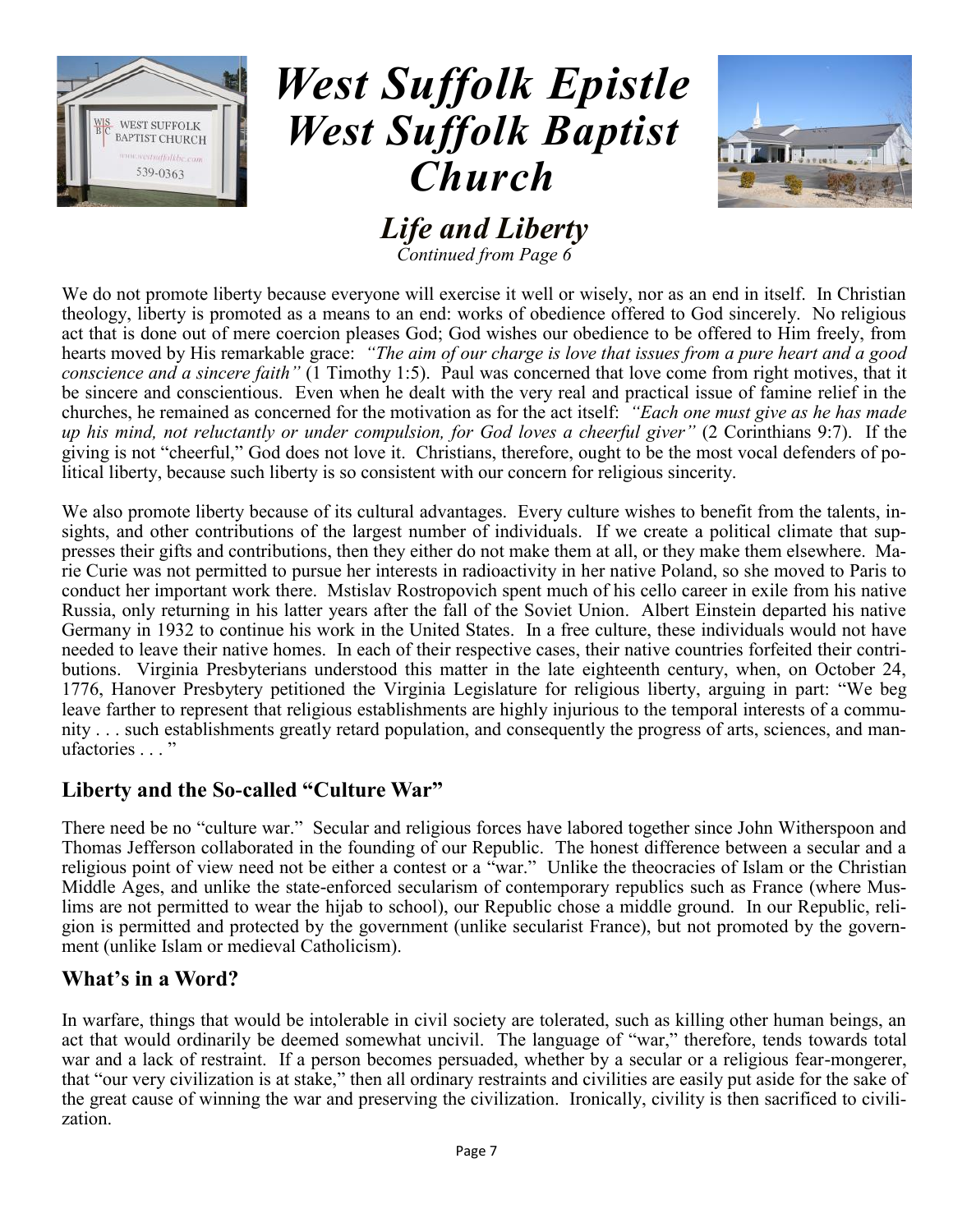



### *Life and Liberty Continued from Page 7*

#### **Why We Cannot (and Should Not) Win a Culture War**

Christians cannot win a culture war for two reasons: *First*, if we gained a majority and imposed our will on others by means of the coercive power of the sword, we would not have won; we would have lost. We would have lost the remote possibility that others would offer obedience to God sincerely from the heart. If an individual behaves externally according to certain Christian principles only to evade going to jail or being fined, he has not been "converted." He is still lost, still estranged from God, and the culture has been lost with him.

*Second*, by embracing coercion as our tool of influence, we reject the two tools by which progress might genuinely be made: moral suasion and example ("that they may see your good works . . . "). That is, we only resort to coercion when we have already failed by moral suasion and example. When we embrace coercion, we embrace the very tool the Apostles refused to employ (The weapons of our warfare are not fleshly, 2 Corinthians 10:4). We thereby concede not that we might lose the so-called culture war, but that we already have lost it. Far from converting others, they have converted us; they have converted us to using their totalitarianism, their coercion, and their disregard for conscientious faith or obedience. *~ Dr. W. Robert Godfrey* 

## *The Voice of the Church*

When Planned Parenthood adopted a strategy to win the debate on abortion and establish the legal right for women to have abortions on demand, it asked a strategic question: "From where will our strongest opposition come?" The organization anticipated that opposition would come most fiercely from the Roman Catholic Church. In order to offset the impact of the Roman community, Planned Parenthood adopted a strategy to encourage Protestant churches to support a woman's right to abortion on demand. It encouraged the use of the mantras "A woman's right to choose," and "A woman's right over her own body." A further part of the strategy was to use the slogan "pro-choice" rather than "pro-abortion." In other words, the effort to legalize abortion on demand was wrapped in the flag of personal liberty.

The Planned Parenthood strategy was eminently successful. For the most part, the mainline liberal churches backed the feminist crusade in favor of "choice." What was most distressing was the silence of evangelical churches, churches committed to the authority of the Bible and the classical Christian faith. It took many years for the evangelical church to come to a consensus on the evil of abortion but, more tragically, many evangelical churches still refuse to speak out against the destruction of babies made in the image of God.

Several years ago, I produced a series of video lectures, out of which emerged my book on abortion. We made an effort to get these educational materials to evangelical churches, to help them instruct their members concerning this profoundly serious ethical issue. I was saddened to receive the same response over and over again. Innumerable evangelical pastors told me they could not use our materials in their churches because the issue of abortion is so controversial. If they took a stand against abortion on demand, they said, they would divide their churches. What? Divide these churches? What could be a greater evil than such a division? The answer is this: Remaining silent on the most serious ethical issue that the United States has ever faced.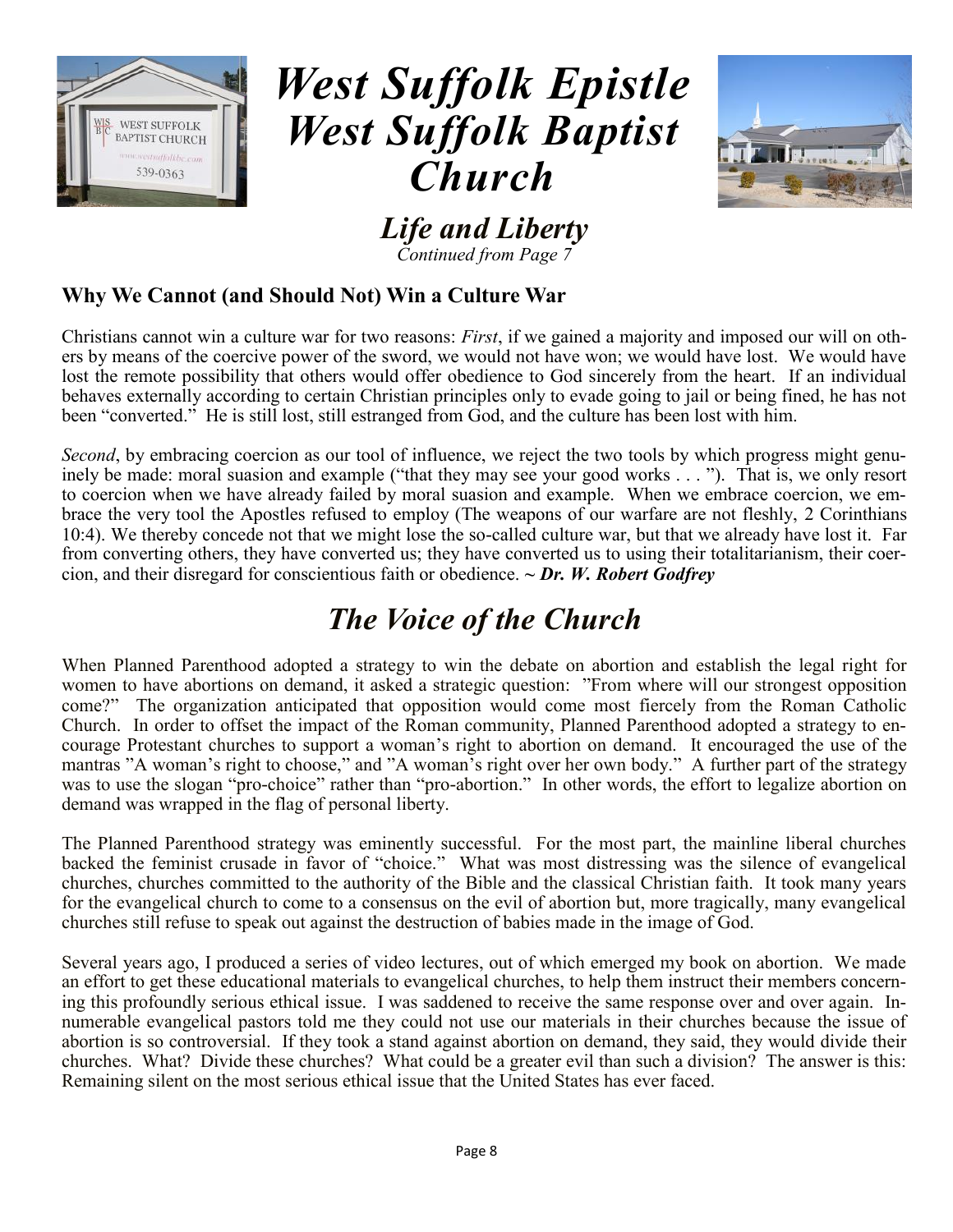



*The Voice of the Church Continued from Page 8*

If the slaughter of millions of unborn babies is to stop, the church must once again become the church. Those who hide behind the idea that the church should never speak to political issues have missed the scriptural accounts of what we would call prophetic criticism. It may have been politically incorrect for Nathan to confront David over his adultery with Bathsheba and murder of Uriah (2 Samuel 12:1–15a). It may have been politically incorrect for Elijah to confront Ahab for his sinful confiscation of Naboth's vineyard (1 Kings 21). It may have been politically incorrect for John the Baptist to challenge Herod the Tetrarch's illicit marriage (Matthew 14). In these and other examples from sacred Scripture, we see representatives of the church not trying to become the state but offering prophetic criticism to the state—despite the potential consequences. The church is not the state, but it is the conscience of the state, and it is a conscience that cannot afford to become seared and silent.

The state is an instrument ordained by God. It is also governed by God. The church does not need to be the state, but it must remind the state of its God-given duty. The principal reason for the existence of any government is to maintain, sustain, and protect the sanctity of human life. When the state fails to do that, it has become demonized. And it is the sacred duty of the church and of every Christian to voice opposition to it.

The evangelical church's chief strategies to end abortion have been to put pressure on abortion clinics and on elected officials. There is nothing wrong with these strategies; however, one strategy that has not been used or adopted widely is that of protesting those churches that support the ghastly murder of unborn babies. It is time for Christians to give prophetic criticism to the church, specifically to those churches that support abortion on demand or remain silent on this major issue.

In my own city, one of the largest evangelical churches has publicly welcomed the woman in America who is the most visible and vocal supporter of partial-birth abortions. That's a scandal to the Christian community. It's a scandal to the cause of Jesus Christ. That church needs to be called to account.

It is time for churches that see the evil of abortion to stand up and be counted—no matter the risk or the cost. When the church is silent in the midst of a holocaust, she ceases to be a real church. Wherever human dignity is under attack, it is the duty of the church and of the Christian to rise up in protest against it. This is not a political matter, and neither is it a temporary matter. It is not a matter over which Christians may disagree. It is a matter of life and death, the results of which will count forever. *~ Dr. R.C. Sproul, Sr.*